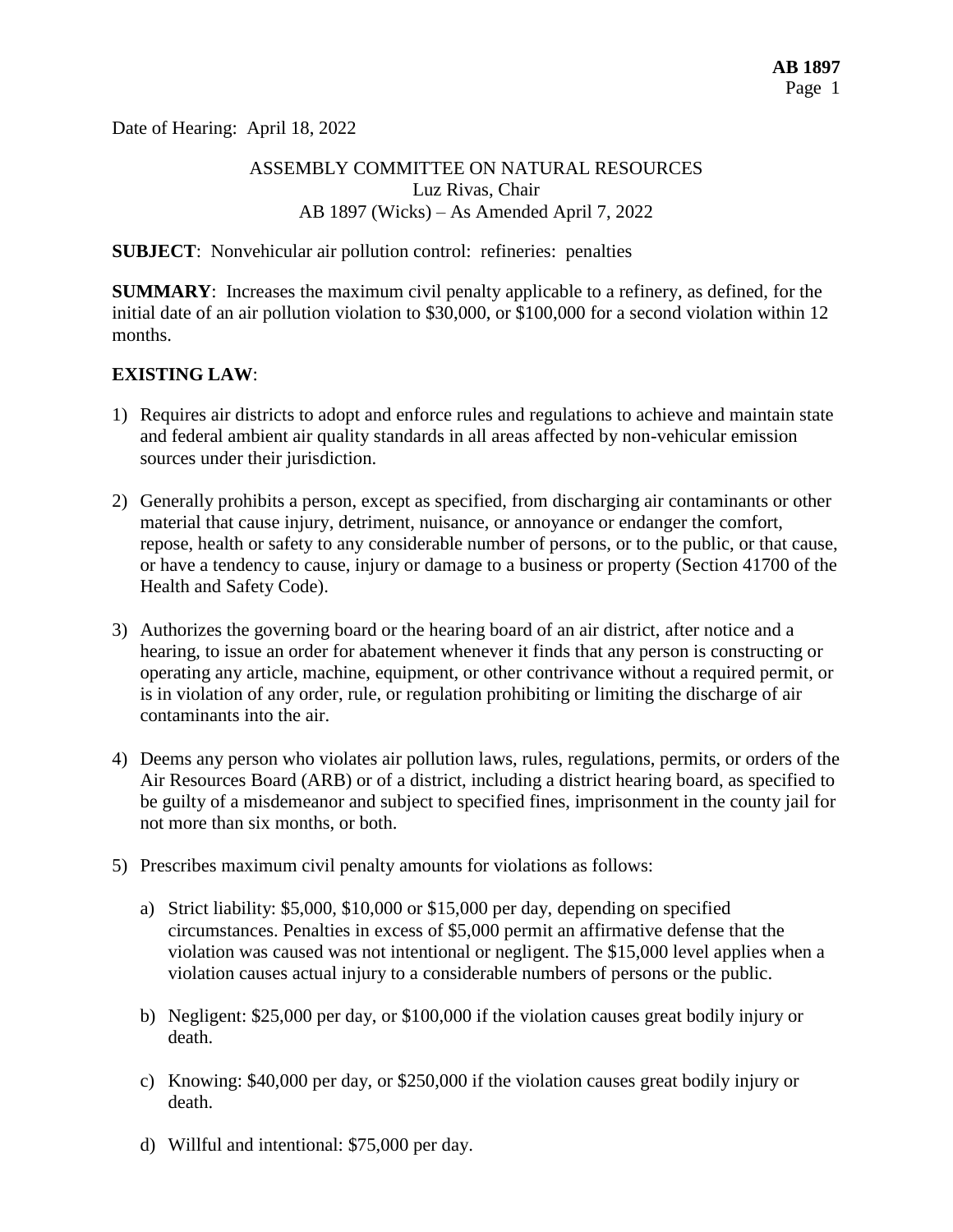- e) Willful, intentional, or reckless: \$125,000 per day for a person, or \$500,000 for a corporation, if the violation results in an unreasonable risk great bodily injury or death. \$250,000 for a person, or \$1,000,000 for a corporation, if the violation causes great bodily injury or death.
- f) Intentional falsification of a required document: \$35,000.
- 6) Requires the maximum penalties in effect January 1, 2018 to increase annually based on the California Consumer Price Index.
- 7) Specifies that the recovery of certain civil penalties precludes prosecution for the same offense.
- 8) Requires that, in determining the amount of penalty assessed, that the extent of harm, nature and persistence of violation, length of time, frequency of past violations, the record of maintenance, the unproven nature of the control equipment, actions taken by the defendant to mitigate the violation and the financial burden to the defendant be taken into consideration.
- 9) Defines, under Title V of the federal Clean Air Act, major stationary sources as those sources with a potential to emit that exceeds a specified threshold of air pollutants per year and creates an operating permits program for those sources, and specified other sources, to be implemented by state and local permitting authorities.

**THIS BILL** increases the maximum civil penalty applicable to a refinery for discharging air pollutants in violation of Section 41700, without regard to intent or injury, from \$10,000 per day to \$30,000 for the initial date of the violation, or \$100,000 for the initial date of a second violation within 12 months, subject to the following conditions:

- 1) The discharge is from a Title V source that is a refinery, defined as an establishment that is located on one or more contiguous or adjacent properties that produces gasoline, diesel fuel, aviation fuel, lubricating oil, asphalt, petrochemical feedstock, or other similar product through the processing of crude oil or alternative feedstock, redistillation of unfinished petroleum derivatives, cracking, or other processes.
- 2) The discharge results in a disruption to the community, including, but not limited to, residential displacement, shelter in place, evacuation, or destruction of property.
- 3) The discharge contains or includes one or more toxic air contaminants.
- 4) These higher civil penalties apply only to the initial date of a violation, unless the violation causes great bodily injury or death. Otherwise, any additional dates of violation are subject to existing civil penalties.
- 5) The higher civil penalties do not apply if the violation is caused by unforeseen and unforeseeable criminal acts, acts of war, acts of terrorism, or civil unrest.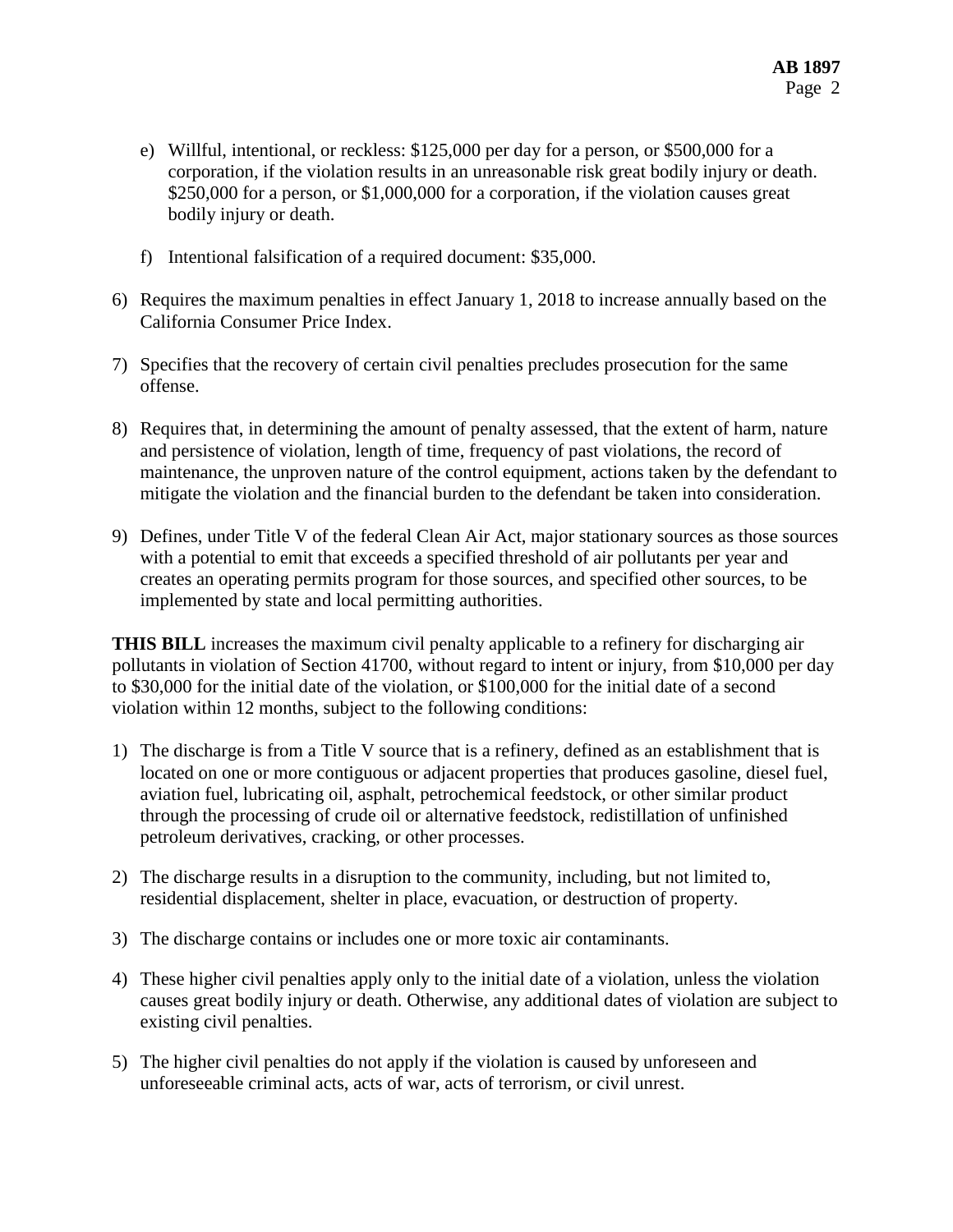6) Requires civil penalties collected pursuant to this bill to be expended in support of air quality programs, including, but not limited to, programs to research or mitigate the effects of air pollution in communities affected by the violation.

# **FISCAL EFFECT**: Non-fiscal

## **COMMENTS**:

1) **Background**. California's non-vehicular air pollution statutes provide for civil penalties for violations of air pollution standards. Penalties are assessed based on the number of days of violation and the intent of the violator. In the absence of evidence to indicate negligence or worse (i.e., knowledge and failure to correct or willful and intentional behavior), civil penalties are assessed at penalty ceilings for the strict liability classification, where the violation is found to occur but districts need not establish knowledge, negligence, intent or injury. No minimum penalty is required, leaving the amount prosecuted at the discretion of the air district. Offenses are most often prosecuted under the strict liability standard, which is generally capped at \$10,000 per day. However, when districts seek more than \$5,000 per day, an affirmative defense that the act was not intentional or negligent is allowed.

In 2017, AB 617 (Cristina Garcia), Chapter 136, Statutes of 2017, increased the basic strict liability penal cap from \$1,000 per day to \$5,000 per day (accounting for 42 years of inflation since the limits were established in 1975). AB 617 also added an inflation adjustment for all civil penalties, with the amounts in effect in 2018 as the baseline.

According to the Bay Area Air Quality Management District (BAAQMD), large facilities, by virtue of total permitted emissions of criteria and toxic pollutants, generally fall under the \$10,000 penalty cap, except under certain circumstances, such as proven negligent or willful and intentional behavior. Penalties for violating air quality regulations and permits are supposed to act as a meaningful deterrent to encourage proper operation and reporting, which prevent unregulated releases of air pollutants.

For most facilities, whether they are larger Title V facilities or smaller non-Title V facilities, the \$10,000 ceiling has provided credible deterrence. However, there is a small subset of violations occurring at the largest facilities, refineries, for which the \$10,000 ceiling is inadequate based on the impacts that their violations can have on the surrounding community. These are events that result in "shelter in place" recommendations from local officials, public complaints of poor air quality, odors, and nuisance, cancellation of outdoor events, and upticks in visits to health care facilities by residents. In these situations, a facility can receive a \$10,000 penalty, but this penalty bears no relation to the disruption caused by their activities in the nearby community. It also likely provides no real incentive to prevent similar future occurrences.

### 2) **Author's statement**:

Decline in overall compliance with air quality requirements and significant increases in flaring events have resulted in increased exposure in refinery communities to toxic air contaminants. AB 1897 raises the penalty ceiling for refineries for violations in which a discharge results in a severe disruption to the community. Penalties are a component in the regulatory framework to ensure that refinery facilities are deterred from taking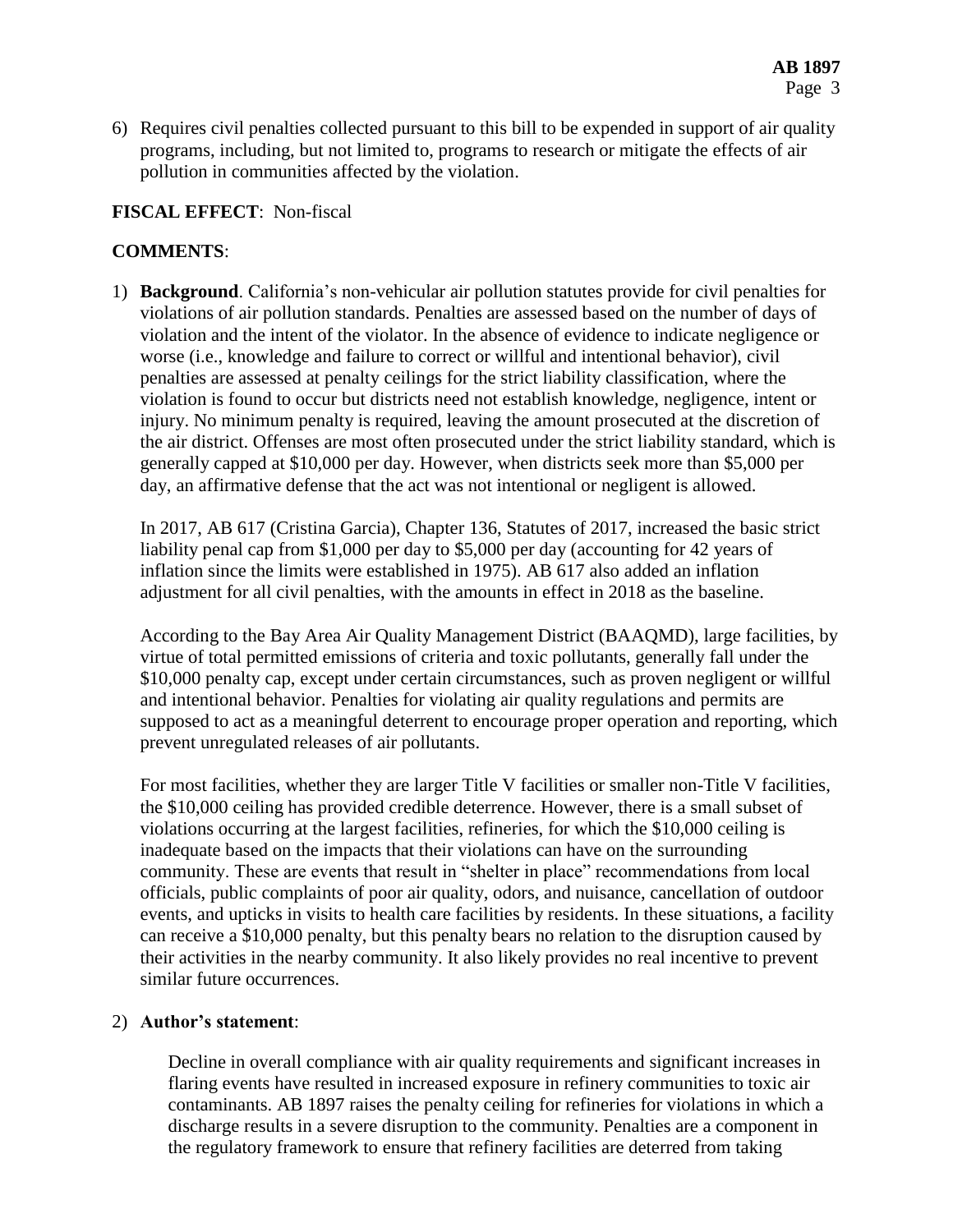measures that delay or defer maintenance, and raising this penalty ceiling provides a disincentive for poor operation and overreliance on safety equipment.

- 3) **What are penalty funds used for**? Section 42405 of the Health and Safety Code prescribes where penalty funds are deposited:
	- a) When the Attorney General brings an action on behalf of a district, the penalty collected is split 50/50 between the district and the General Fund.
	- b) When the Attorney General brings an action on behalf of ARB, the entire penalty collected goes to the General Fund.
	- c) When the action is brought by the district itself, or by a district attorney, the entire penalty collected goes to the district.

Under current law, penalty funds secured by a district may be used for any lawful air district expenditure. This broad discretion over penalty funds may give rise to a concern that penalty funds will not be used to redress the harms suffered by the communities affected by a violation.

This bill requires civil penalties collected pursuant to the bill to be expended in support of air quality programs, including, but not limited to, programs to research or mitigate the effects of air pollution in communities affected by the violation. This language is a nice gesture, but still gives a district broad discretion, as the use of funds is neither limited to mitigation nor the affected community.

*The author and the committee may wish to consider* amending the bill to require penalty funds collected, above the costs of prosecution, be used to mitigate air pollution in the community or communities affected by the violation.

- 4) **Related legislation**. AB 2910 (Santiago), which is pending in this committee, increases maximum civil penalties for air pollution violations, including tripling the lowest penalty caps for strict liability. AB 2910 conflicts with AB 1897 because both bills amend Section 42402 of the Health and Safety Code, as well as subsequent penalty sections (42402.1, 42402.2 and 42402.3).
- 5) **Prior legislation**. AB 617 increased air district criminal and civil strict liability penalty limits from \$1,000 to \$5,000 per day, adjusting for inflation since the limits were enacted in 1975, and required both ARB and air district maximum penalties to be inflation-adjusted annually going forward.

SB 691 (Hancock, 2013) authorized a civil penalty of up to \$100,000 against a person who emits a discharge from a Title V source if the discharge results in a severe disruption to the community, the discharge contains one or more toxic air contaminants, and 100 or more people are exposed. SB 691 was held on the Assembly Floor without a vote.

6) **Double referral**. This bill has also been referred to the Assembly Judiciary Committee.